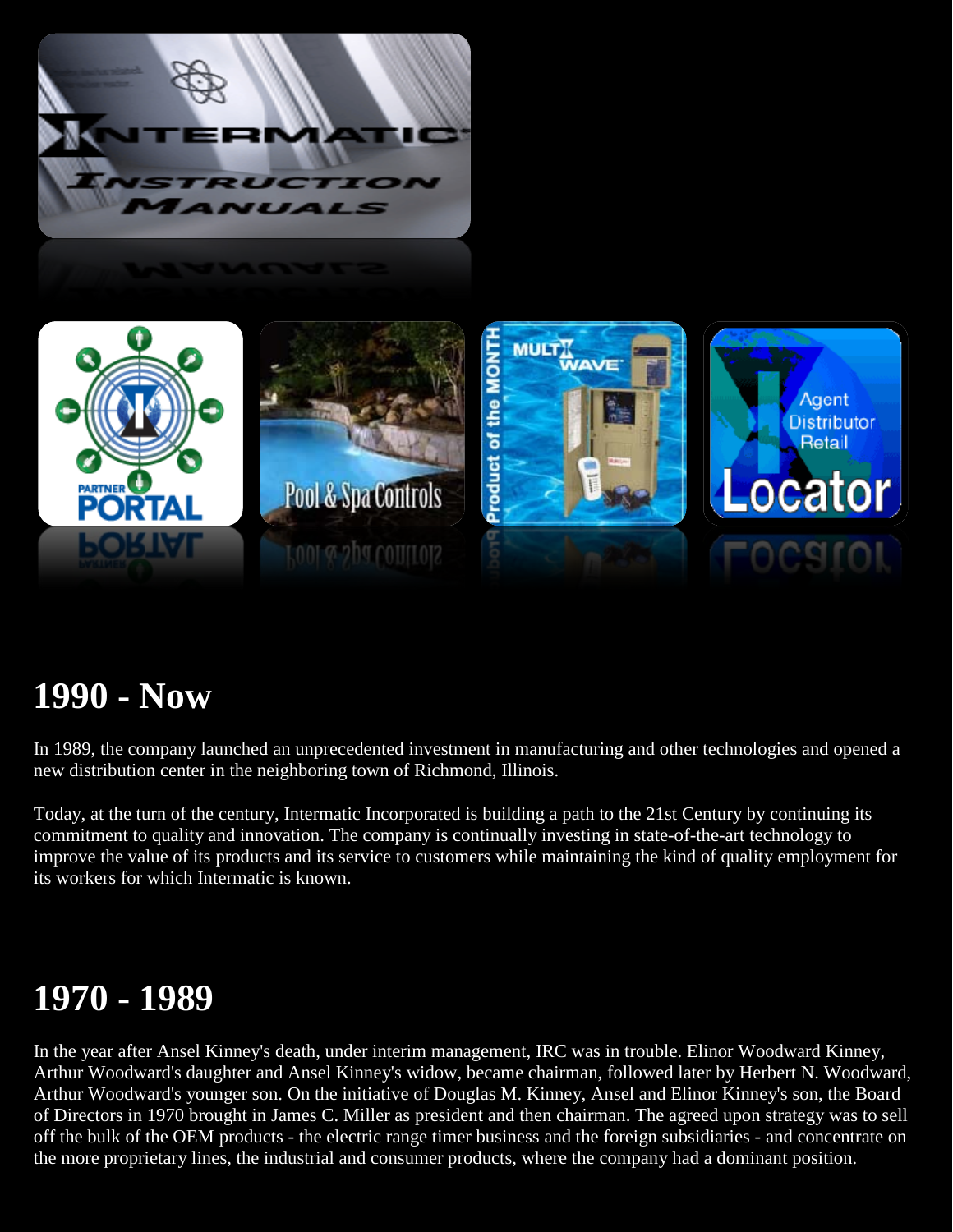

James Miller hands out reward money to people who quit smoking for 1 year (Early 1970's)

The plan worked: International Register Company became profitable almost immediately. The Continental Illinois Bank called it "the fastest turnaround they had ever witnessed." Renamed Intermatic Incorporated, the company prospered through the 70's and 80's. Photo control and electronic timer lines were acquired, the sales of Malibu low voltage lighting flourished and the consumer and industrial surge suppressor markets were entered. Intermatic also became recognized nationally for its stop-smoking, weight-loss and other innovative health programs.



Product catalogs for the Malibu and Pool and Spa product lines (late 1970's to early 1980's)

### **1960 - 1969**

As production capacity peaked at the main Chicago plant on Washington Boulevard, property was acquired 45 miles northwest of Chicago in Spring Grove, Illinois, where a modern plant was built. Production began in 1960. During the 60's, the refrigeration industry narrowed down to a few companies, who became more and more demanding of their suppliers. The beginnings of a major shift in strategy emerged at this time. The company aimed at increasing its proprietary lines, rather than relying on the sales to original equipment manufacturers (OEM). Foremost among these products was the Malibu low-voltage line, now the company's largest.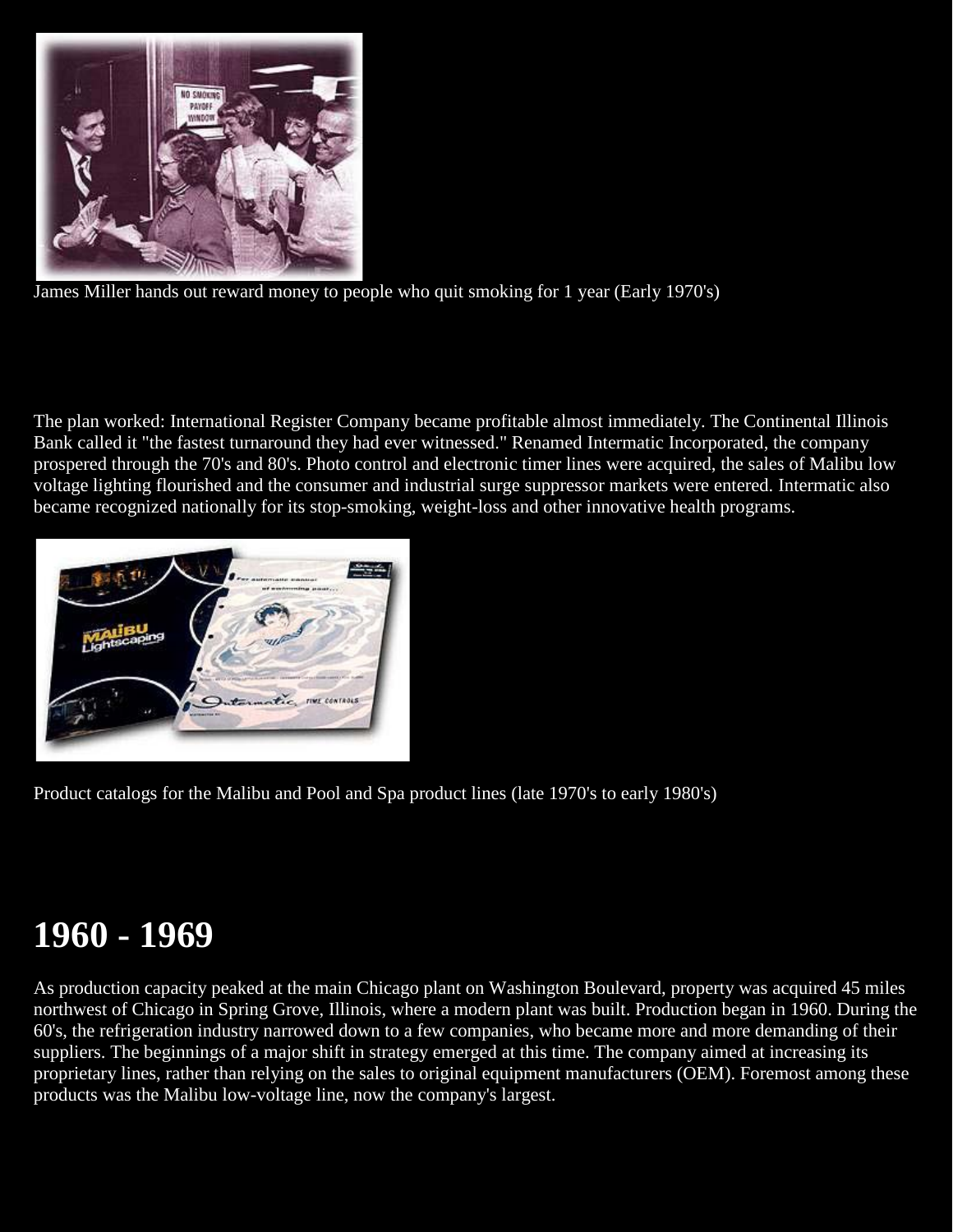

Grand Opening at the Spring Grove Plant – 1960

Ansel Kinney died in 1969. International Register Company had grown to \$15 million in sales, having weathered the Depression, the adjustment after World War II and the dislocation caused by the move to Spring Grove. IRC, now employing 1000, was positioned in a new plant with well designed products, good manufacturing and a large distribution network. Despite limited resources, the company was a leader in providing employee health benefits, such as a retirement program, life and hospitalization insurance, company-paid educational costs, and birthday pay at a time when these benefits were rare. The company believed it was the right thing to do.



Work progresses in Spring Grove during the 1960's

### **1951 - 1959**

After World War II, new timer products were brought to market. In 1952, the first consumer product, the Time-All, was introduced and is still manufactured today. Arthur Woodward died that year, with Ansel Kinney succeeding him. Sales volume grew. The wide consumer distribution network built for the Time-All served later as a foundation for other consumer products. A variety of time switches and photo-electric controls were added to the industrial market, including the water softener timer, as well as pool and spa controls in 1958. To achieve the lowest possible costs and best quality, the company put together a team of talented engineers. Much of their effort was devoted to improvements of the synchronous motor. It was one of the crowning achievements of that period, and it is the basis for a large percentage of the company's products today.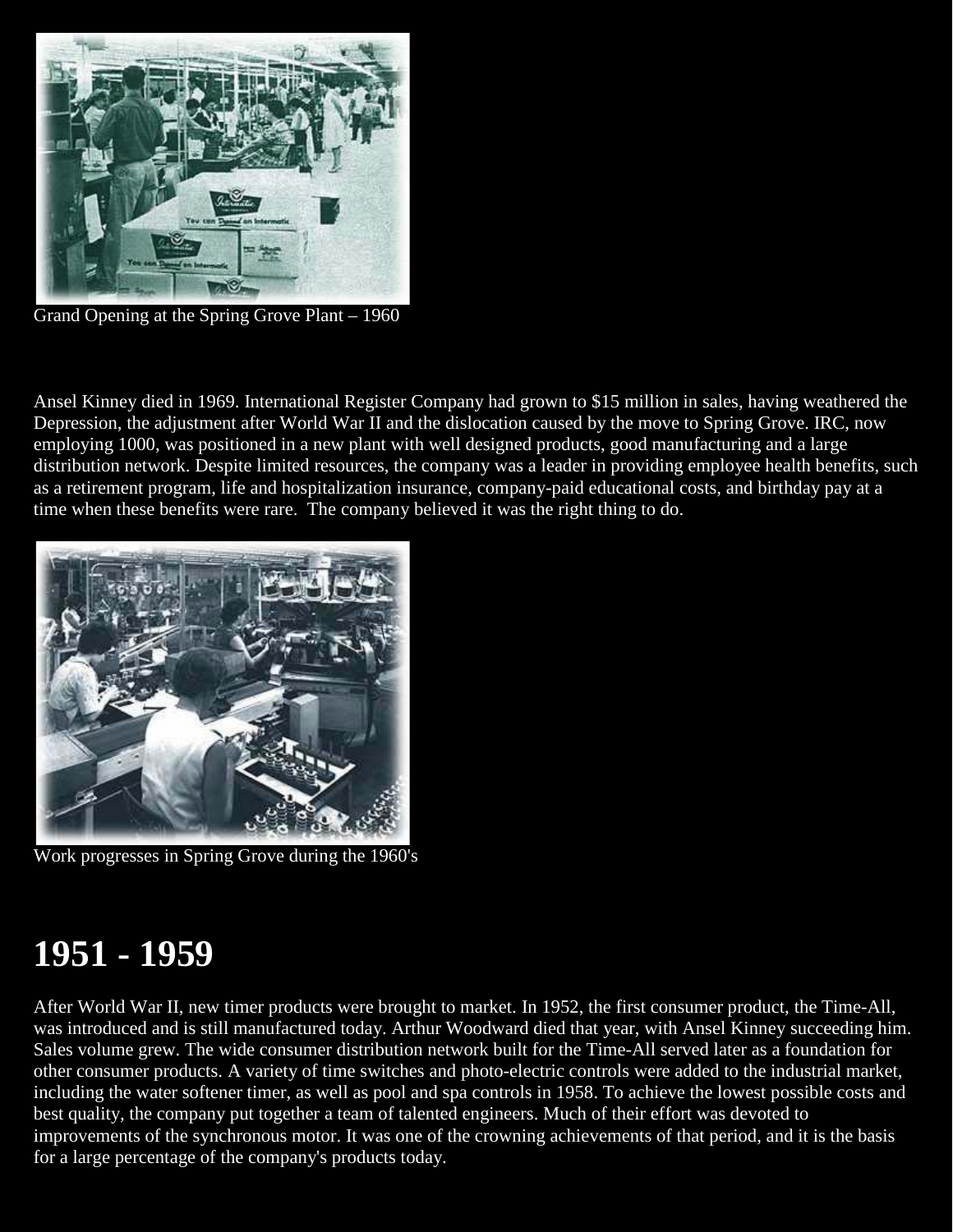

Intermatic Model T1101 Cycle Timer produced sometime in the 1950's. On its inside label: "Intermatic Lamp Lyter, the switch with an electric brain."

# **1941 - 1950**

When industry in the United States was called to action in 1941, International Register Company became an important part of the munitions production effort. Throughout World War II, IRC built more than 20 million 20 mm. shells. The company also made other munition items and aircraft controls. It received the Army-Navy E Award twice for outstanding production.





**1929 - 1940**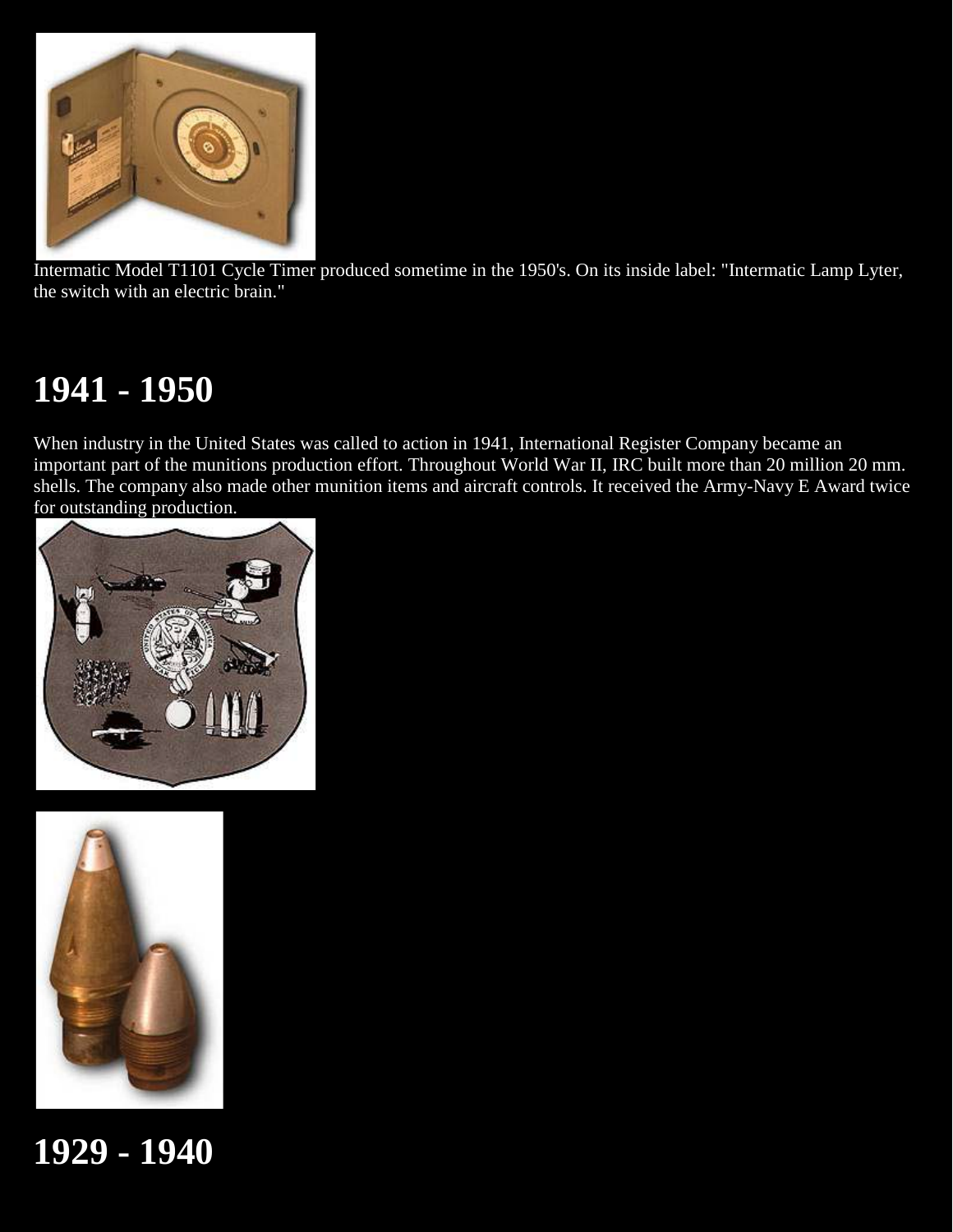With the coming of the Great Depression, International Register's sales declined to \$290,000. In 1930, Ansel M. Kinney, Arthur Woodward's son-in-law, joined the company. Soon after, a \$5.00 ad in the Chicago Tribune attracted the eye of two Texans. They contracted with International Register Company to manufacture their coin-meter. IRC later took over the marketing for their firm, Automatic Refrigerator Company, and ultimately absorbed it.



A coin meter produced sometime in the early to mid 1930's

During the Depression, few people could afford even the down payment on a refrigerator. The coin-meter was set to collect daily payments (typically 25 cents) to cover the purchase price of a refrigerator, washing machine or dryer. Commercial products, such as large refrigeration systems, beauty parlor equipment and electric signs, were sold by meters as well. This device proved to be a windfall for the hard-pressed appliance industry. Thousands were produced until after the Depression, when buying appliances on the "meter plan" came to a halt.



A coin meter produced in February 1941

The coin-meter provided an introduction to clock-actuated devices, from which much of our present business is derived. International Register Company began manufacturing its own line of synchronous motors. A major break for the Company came in the late 1930's when the Frigidaire Division of General Motors (a strong meter customer) encouraged IRC to develop a unique line of oven and range timers for use in its products. Based on the success of the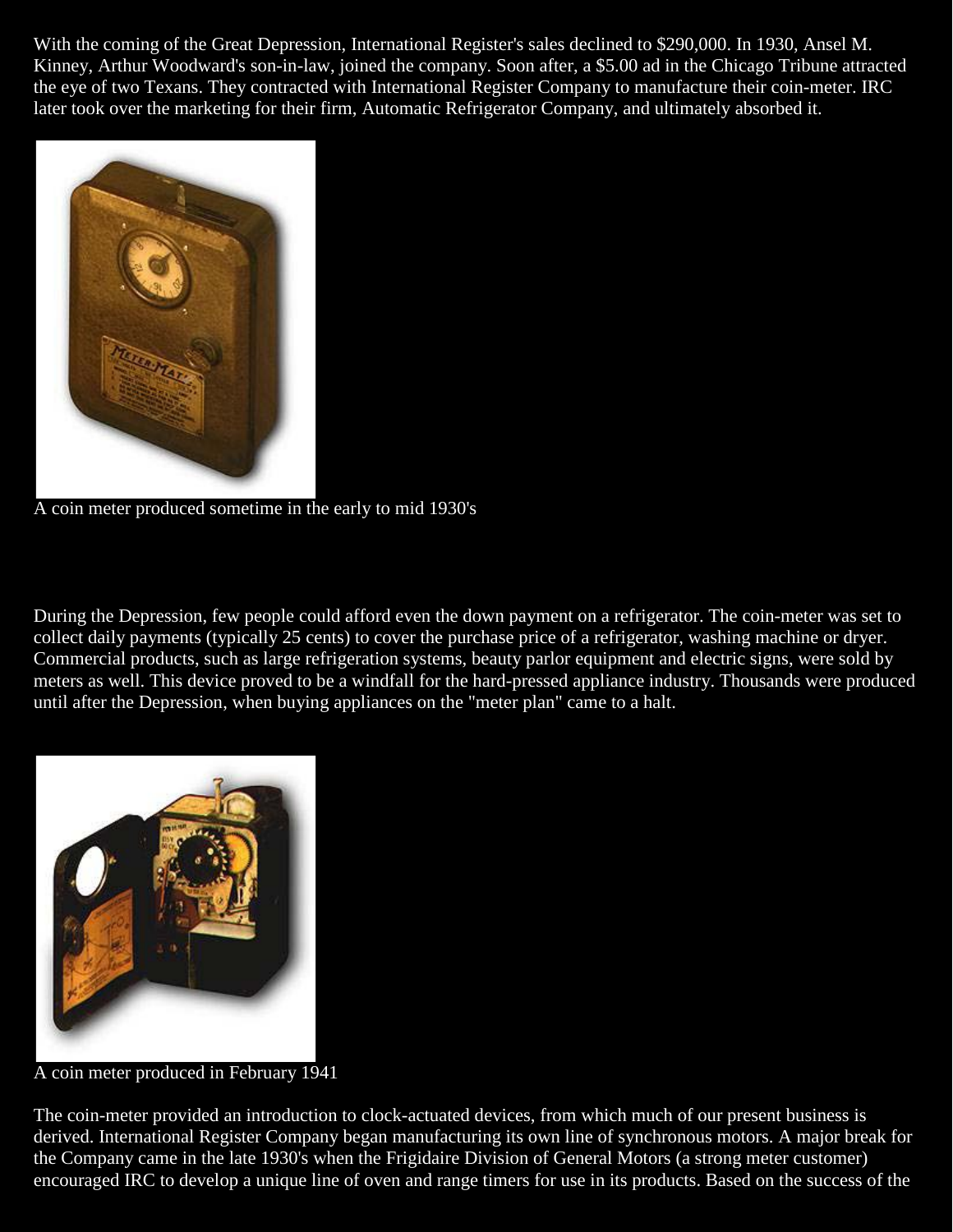range timer, the Company foresaw huge consumer and industrial growth potential for time switches. The result was the Inter-Matic time switch, which was introduced in the mid-1940's. Rapidly accepted by the trade for its high quality and low price, it was used to control electric signs, store window lighting, apartment hall lights, stokers and oil and gas burners.



Working on range timers in the 1940's

### **1917 - 1928**

In 1917, during World War I, Arthur Woodward invented the wind vane sight (for machine guns firing between rotating propeller blades), and one of the company's directors invented the Navy bomb sight. International Register Company produced these inventions during and immediately after the war, greatly contributing to the allied effort in Europe.



The Navy bomb sight invented during World War I

By 1922, the era of streetcars was drawing to a close. Looking for new horizons, the Company developed the Cutawl (a cutting machine) as its own product, and did contract manufacturing, making such items as the Checkwriter, the Stenotype, candy and gum vending machines for Automatic Canteen and the Nielsen Audimeter (used for the Nielson ratings).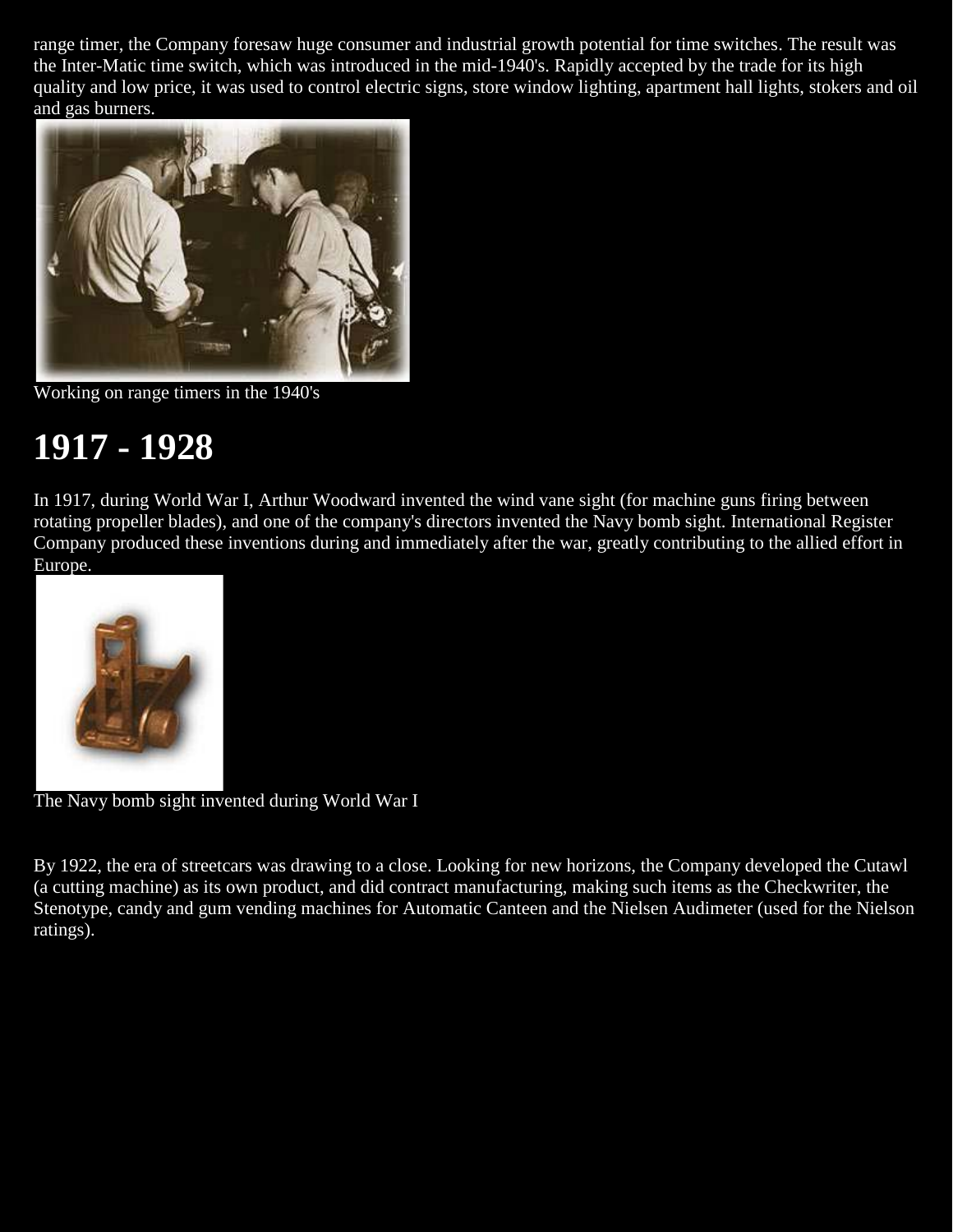

The Cutawl cutting machine developed in 1922

# **1901 - 1916**

The firm's name was changed to International Register Company and with the purchase of the New Haven Car Register Company in 1903, it became the leading fare register manufacturer in the United States. Because streetcars were a popular mode of transportation throughout the nation's cities, this was a true growth business.

Originally the fare registers were handcrafted. Then the company became one of the first to introduce productionmade interchangeable parts, not generally in use until after World War I. The result was a higher quality, lower cost product. Work and product simplification and extensive tooling were of utmost importance at International Register Company. True mass manufacturing of a standardized product made the company a forerunner in American business. A leader in employee policies as well, the company was among the earliest to introduce incentive systems, payment for overtime and company-paid insurance, including both accident and death benefits.



Patent Letter for fare registers dated January 2, 1894 A fare register - the first Intermatic product!